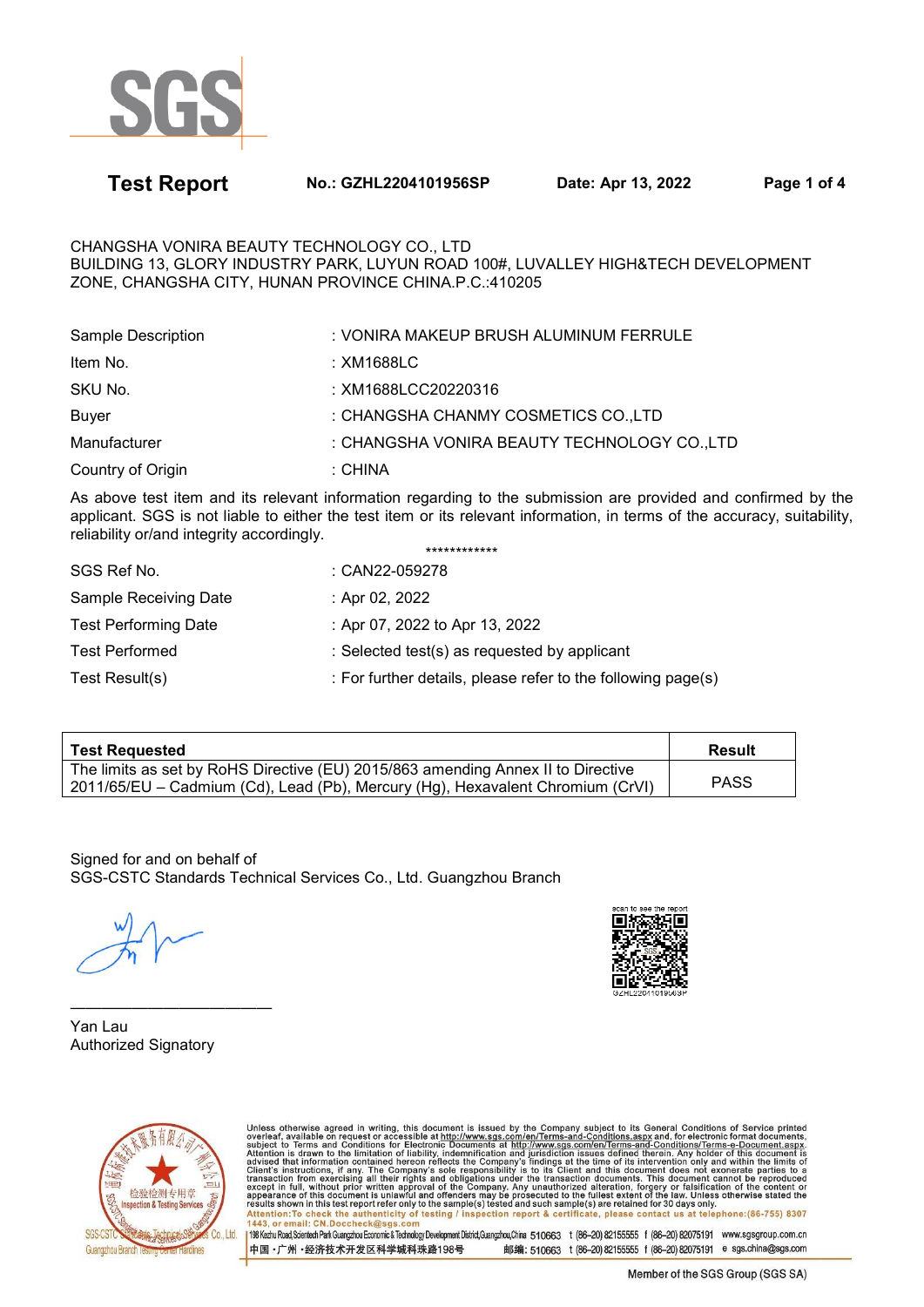

**Test Report No.: GZHL2204101956SP Date: Apr 13, 2022 Page 2 of 4** 

Test Result(s) :

Test Part Description :

| <b>SGS Sample ID</b> | <b>Description</b>  |
|----------------------|---------------------|
| CAN22-059278.001     | Purple plated metal |

Remarks :

 $(1)$  1 mg/kg = 0.0001% (2) MDL = Method Detection Limit (3) ND = Not Detected ( < MDL )  $(4)$  "-" = Not Regulated

## **RoHS Directive (EU) 2015/863 amending Annex II to Directive 2011/65/EU**

 Test Method : With reference to IEC 62321-4:2013+A1:2017, IEC 62321-5:2013, IEC 62321-7-1:2015, analyzed by ICP-OES and UV-Vis.

| Test Item $(s)$                | Limit | Unit                    | MDL  | <u>001</u> |
|--------------------------------|-------|-------------------------|------|------------|
| Cadmium (Cd)                   | 100   | ma/ka                   |      | ND.        |
| Lead (Pb)                      | 1000  | ma/ka                   |      | 13         |
| Mercury (Hg)                   | 1000  | ma/ka                   |      | ND.        |
| Hexavalent Chromium (Cr(VI)) ▼ |       | $\mu$ q/cm <sup>2</sup> | 0.10 | ND.        |

Notes :

(1) The maximum permissible limit is quoted from RoHS Directive (EU) 2015/863.

(2) IEC 62321 series is equivalent to EN 62321 series

 https://www.cenelec.eu/dyn/www/f?p=104:30:1742232870351101::::FSP\_ORG\_ID,FSP\_LANG\_ID:125 8637,25

- (3)  $\blacktriangledown$  = a. The sample is positive for CrVI if the CrVI concentration is greater than 0.13  $\mu$  g/cm<sup>2</sup>. The sample coating is considered to contain CrVI
	- b. The sample is negative for CrVI if CrVI is ND (concentration less than 0.10  $\mu$  g/cm<sup>2</sup>). The coating is considered a non-CrVI based coating
	- c. The result between 0.10  $\mu$  g/cm<sup>2</sup> and 0.13  $\mu$  g/cm<sup>2</sup> is considered to be inconclusive unavoidable coating variations may influence the determination

 Information on storage conditions and production date of the tested sample is unavailable and thus Cr(VI) results represent status of the sample at the time of testing.



Unless otherwise agreed in writing, this document is issued by the Company subject to its General Conditions of Service printed<br>overleaf, available on request or accessible at http://www.sgs.com/en/Terms-and-Conditions.asp Attention:To check the authenticity of testing / inspection report & certificate, please contact us at telephone:(86-755) 8307 1443, or email: CN.Doccheck@sgs 198 Kezhu Road,Scientech Park Guangzhou Economic & Technology Development District Guangzhou,China 510663 t (86-20) 82155555 f (86-20) 82075191 www.sgsgroup.com.cn 中国·广州·经济技术开发区科学城科珠路198号 邮编: 510663 t (86-20) 82155555 f (86-20) 82075191 e sgs.china@sgs.com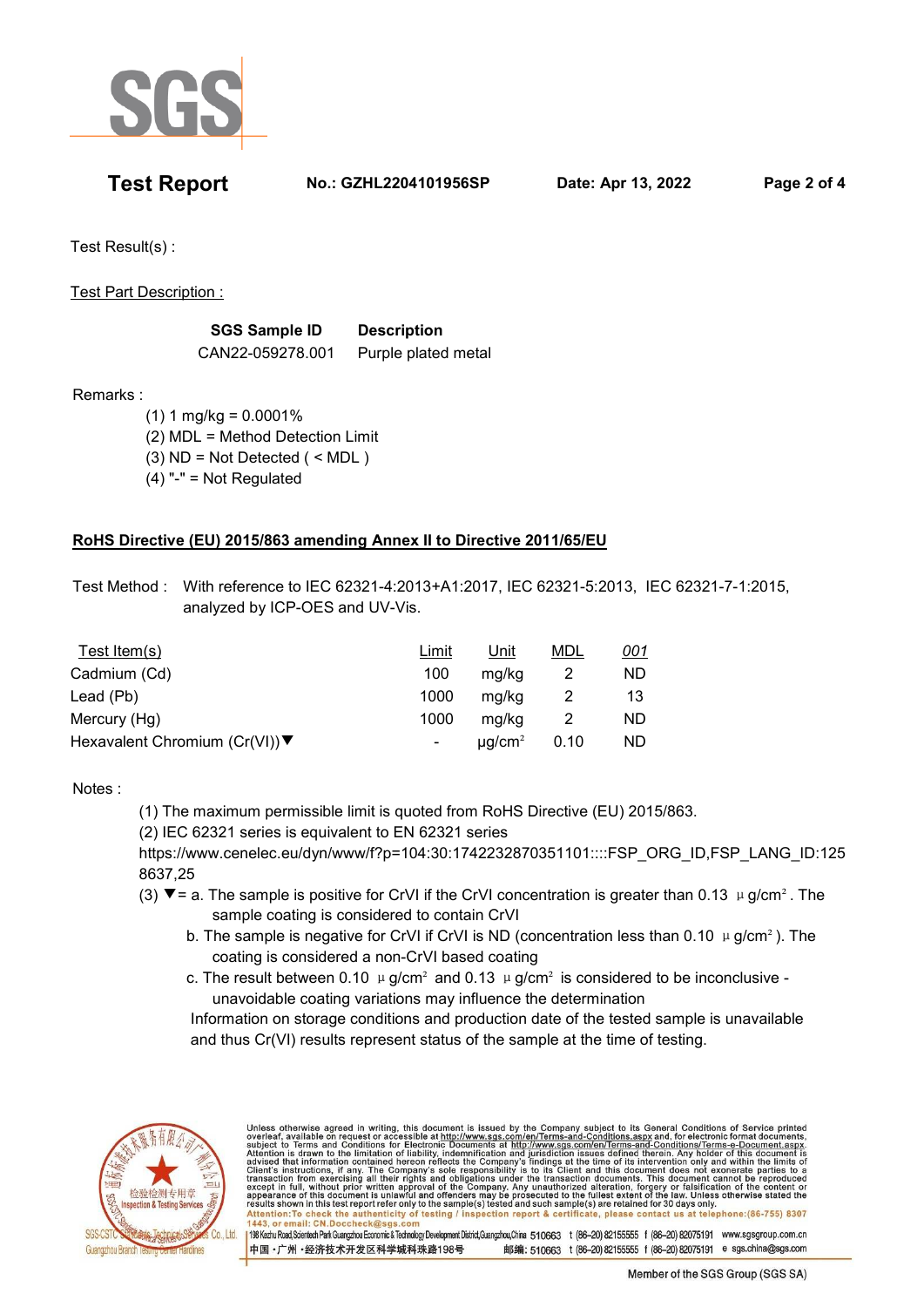

**Test Report No.: GZHL2204101956SP Date: Apr 13, 2022 Page 3 of 4** 

## **ATTACHMENTS**

## Pb/Cd/Hg/Cr<sup>6+</sup> Testing Flow Chart

1) These samples were dissolved totally by pre-conditioning method according to below flow chart. (Cr<sup>6+</sup> test method excluded).





Unless otherwise agreed in writing, this document is issued by the Company subject to its General Conditions of Service printed<br>overleaf, available on request or accessible at http://www.sgs.com/en/Terms-and-Conditions.asp Attention: To check the authenticity of testing / inspection report & certificate, please contact us at telephone: (86-755) 8307<br>1443, or email: CN.Doccheck@sqs.com

1198 Kezhu Road,Scientech Park Guangzhou Economic & Technology Development District,Guangzhou,China 510663 t (86-20) 82155555 f (86-20) 82075191 www.sgsgroup.com.cn 中国·广州·经济技术开发区科学城科珠路198号 邮编: 510663 t (86-20) 82155555 f (86-20) 82075191 e sgs.china@sgs.com